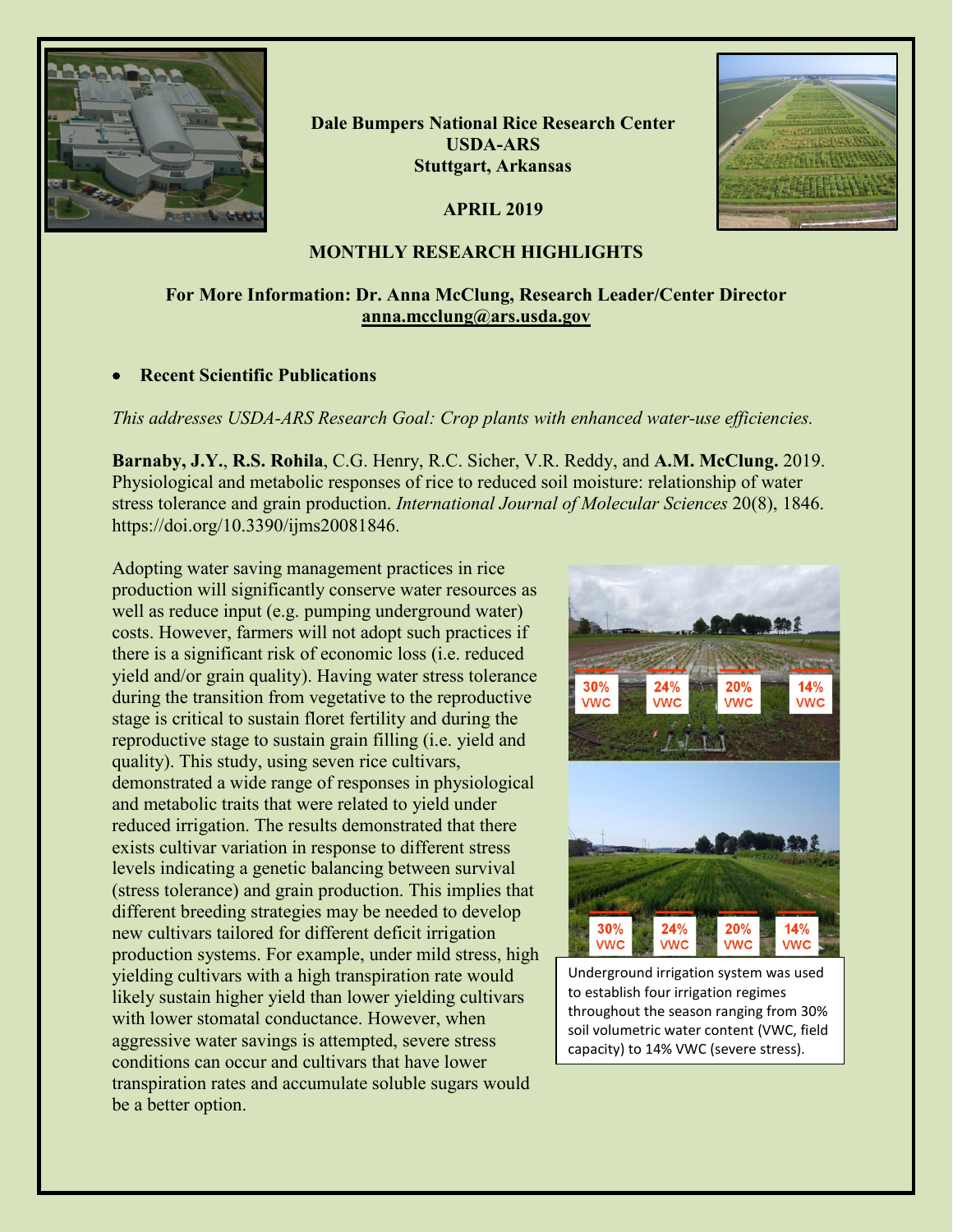## • **Technology Transfer**

#### **Interactions with the Research Community**

Dr. Michael Schläppi, Dept. of Biological Sciences, Marquette University, Milwaukee, WI, visited the DBNRRC April 9-11, to discuss progress on the USDA-NIFA grant entitled "Mechanisms of Cold Stress Tolerance Responses in Rice". On April 10, Dr. Schläppi presented a seminar updating the audience on the grant-funded research and a video of the rice crop grown in collaboration with a group of Hmong immigrant farmers near Milwaukee. Discussions amongst M.



Dr. Schläppi harvesting rice in Wisconsin

Schläppi, Georgia Eizenga, Jeremy Edwards, Aaron Jackson and Melissa Jia focused on grant Objective 3: Validate and fine-map preliminarily mapped cold tolerance quantitative trait loci (QTL).

On April 12, Dr. Yulin Jia (DBNRRC) participated via webinar in the Career Development Program (CDP) orientation of Federal Asian Pacific American Council (FAPAC) that took place in Fairfax, VA. FAPAC is a nonprofit organization representing the civilian and military Asian Pacific American (APA) employees in the federal and District of Columbia governments. As one of the 18 mentors, Dr. Jia will guide a mentee 5 to 10 hours per month based on their professional goals for a 6-month time frame to accomplish the career development training.

On April 19, Dr. Jinyoung Barnaby gave an invited seminar entitled "Exploring naturally existing genetic variation in physiological and metabolic traits affecting grain yield and methane emissions in rice" at the Department of Plant and Soil Sciences, University of Delaware, Newark.

On April 23, Dr. Yulin Jia contributed a blast picture for an e-monograph website of *Magnaporthales* (https://magnaporthales.sebs.rutgers.edu). This is an ongoing National Science Foundation supported project to provide open access to taxonomic, biogeography and molecular data to facilitate researchers and the broader user community worldwide.

On April 24, Drs. Jinyoung Barnaby and Cristina Fernandez-Baca (DBNRRC) attended the 29th Annual Beltsville area poster day. Dr. Fernandez-Baca presented a poster entitled "Cultivar variation in brown rice inorganic arsenic accumulation" at the meeting. (L-R): Drs. Fernandez-Baca and Barnaby

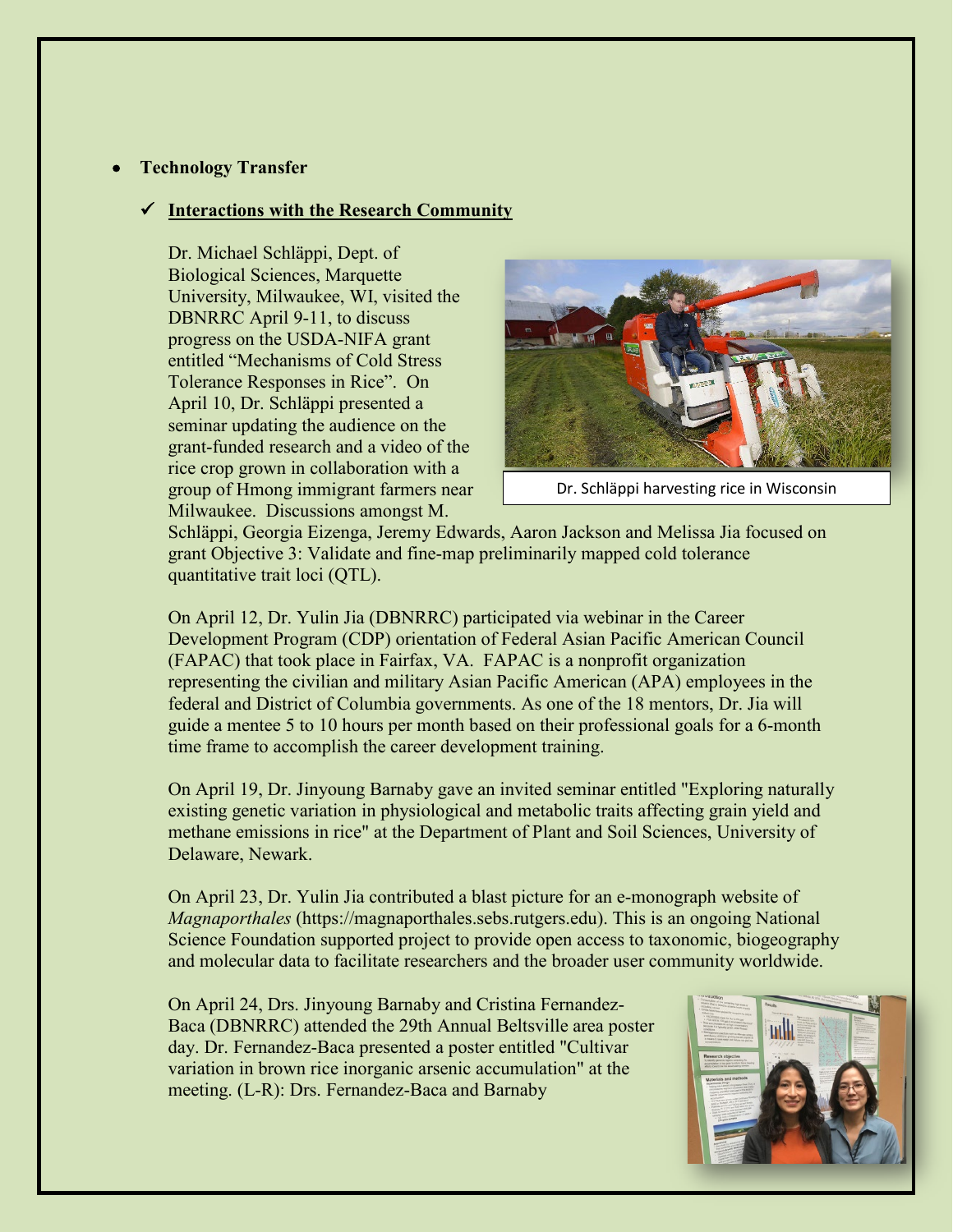# **Rice Germplasm Distributed**

During April, 973 rice accessions from the Genetics Stocks *Oryza* (GSOR) collection were distributed to researchers in the United States, Belgium, Canada, Italy and Pakistan.

## • **Stakeholder Interactions**

On April 25, Dr. Shannon Pinson provided information about rice varieties with a typical or specialty cooking qualities, and their niche markets to David Ramsey, journalist with the Arkansas Times writing an article on agricultural entrepreneurial endeavors.

Dr. Anna McClung was interviewed as part of an article published in the New York Times on April 30, 2019 regarding the impact of changing climate on production of rice and other crops in the USA. <https://www.nytimes.com/2019/04/30/dining/farming-climate-change.html>

## • **Education and Outreach**

On April 3, Dr. Jinyoung Barnaby served as a judge at the STEM fair at the Benjamin D. Foulois Creative and Performing Arts K-8 School, Morningside, Maryland.

The annual conference of the Arkansas Historical Association was held in Stuttgart, AR, April 11 to 13 and hosted by the local Grand Prairie Historical Society. Approximately 25 attendees elected to participate in the DBNRRC tour on April 12. "Rice Comes to the Grand Prairie and a Look to the Future", a brief history of U.S. rice cultivation with a focus on Arkansas and DBNRRC research, was presented by Dr. Georgia Eizenga. Afterwards, Dr. Ming Chen and Lorie Bernhardt invited the group to taste three very different rice varieties, Carolina Gold, a U.S. heirloom long grain variety; Neches, a waxy rice like that used in Asian desserts; and Scarlett, newly released cultivar from the DBNRRC with red bran.